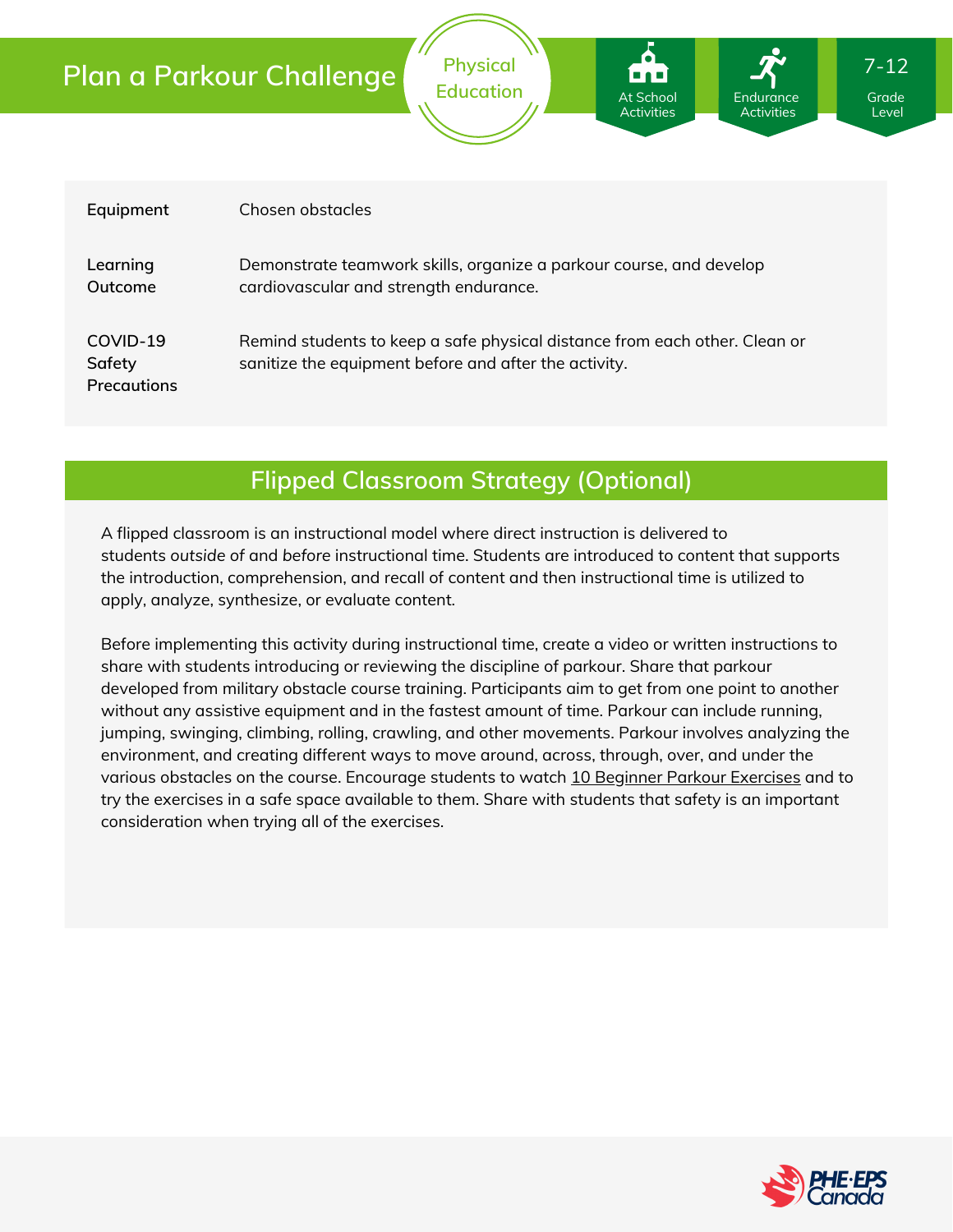At School Activities Endurance Activities

### **Activity Description**

If utilizing a flipped classroom approach, review the exercises that students tried from the video. Discuss other ideas for movements as well. If not utilizing a flipped classroom, introduce or review the discipline of parkour with students. Share that parkour developed from military obstacle course training. Participants aim to get from one point to another without any assistive equipment and in the fastest amount of time. Parkour can include running, jumping, swinging, climbing, rolling, crawling, and other movements. Parkour involves analyzing the environment, and creating different ways to move around, across, through, over, and under the various obstacles on the course. Watch 10 Beginner Parkour [Exercises](https://youtu.be/kUYUCIrQvhw) and have students try the exercises in a safe space.

Review safety considerations with students before beginning the activity. Bring students to an area where they can utilize different parts of the environment as obstacles (i.e. benches, railings, steps, ramps, etc.) or set up obstacles in an available area. Divide students into groups of 2-3 participants. Assign each group an area that includes various obstacles that can be utilized. Each group works to develop a parkour challenge within their given area. Alternatively, groups can use the entire area but need to be mindful of other groups as they plan their course. Be sure to share with students that participants can choose to how they move through the course but organizers develop where they move within the course.

Provide students with time to plan and test their parkour course and then have groups present their course and other students move through the course utilizing different parkour exercises.



Level

7-12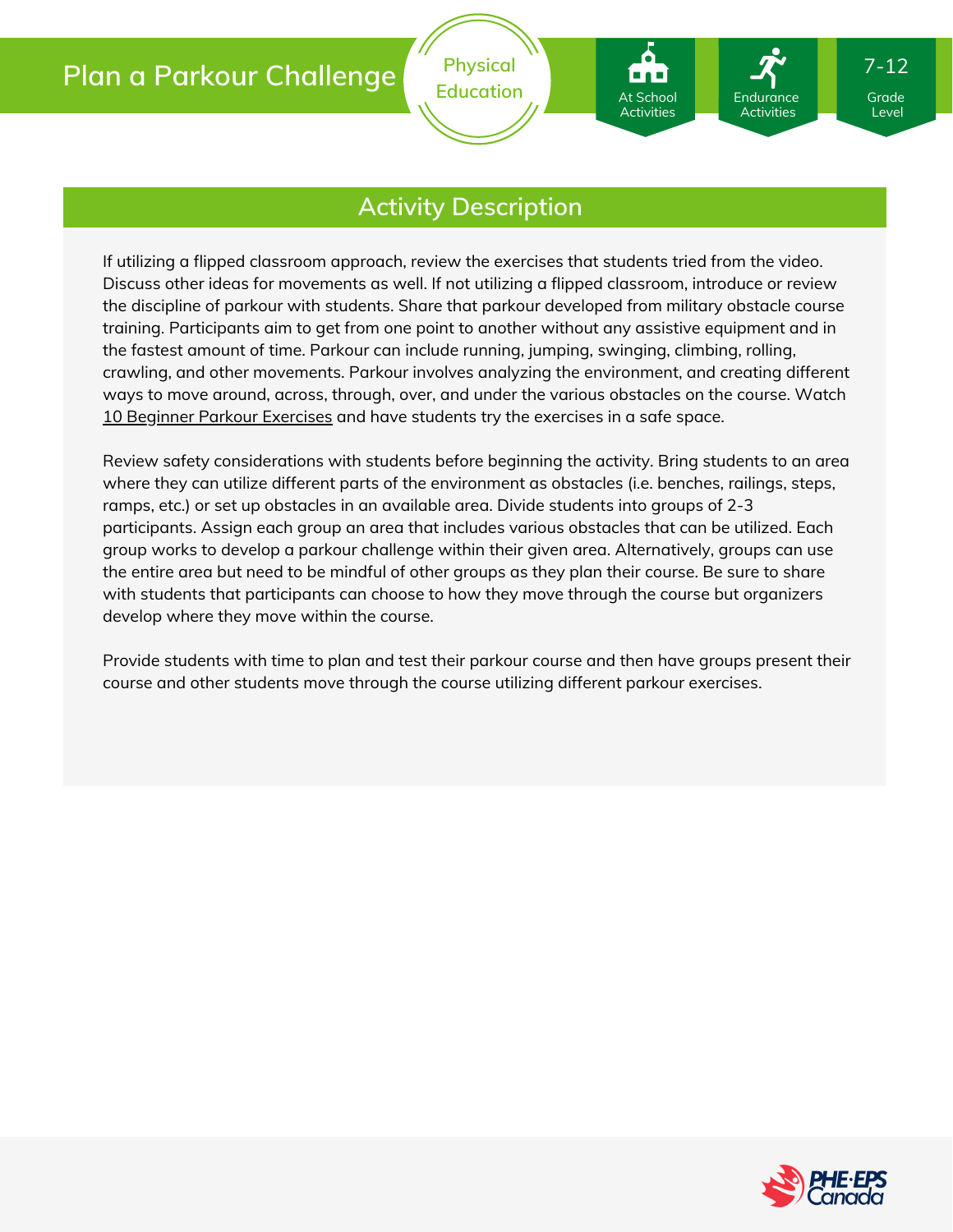**Physical** Education **At School** Endurance Grade

At School **Activities** 

Endurance Activities

7-12

Level

# **Physical Education Competencies Reflection Questions**



#### **MOVE**

**Develop psychomotor skills, tactics, and strategies that facilitate a variety of physical activities across diverse environments.**



#### **THINK**

**Develop cognitive skills and strategies for a variety of movement contexts that facilitate critical thinking, decision making, and problem solving.**



#### **FEEL**

**Develop affective skills and strategies that facilitate healthy and safe relationships with themselves, with others, and with their environment.**



### **ACT**

**Practice behaviour skills and strategies that facilitate movement competence and confidence.**



Reflection is important to support learning during physical education. Consider asking students the reflection questions below and discuss the answers together.

- *Which parkour exercise did you enjoy the most? Which was the most challenging?*
- *How can parkour change the way you see the environment around you?*



### **Inclusion Considerations**

Modifications can be made to a variety of activity components to ensure inclusion. As you plan activities, consider how everyone can be involved and how to modify or adapt the activities to ensure the full inclusion of all. The STEP framework provides modifications to the following activity components space, task, equipment, and people.

| Space                                                 | Task                                                                                                                   | Equipment                                                                                    | ⊃<br>People                                                                                               |
|-------------------------------------------------------|------------------------------------------------------------------------------------------------------------------------|----------------------------------------------------------------------------------------------|-----------------------------------------------------------------------------------------------------------|
| Reduce the number of<br>obstacles within the<br>area. | Students move through<br>the parkour courses<br>utilizing movements<br>that are an appropriate<br>developmental level. | Students use the<br>required equipment for<br>them to complete the<br>activity successfully. | Students move through<br>the course with a<br>partner following the<br>moves that their<br>partner makes. |